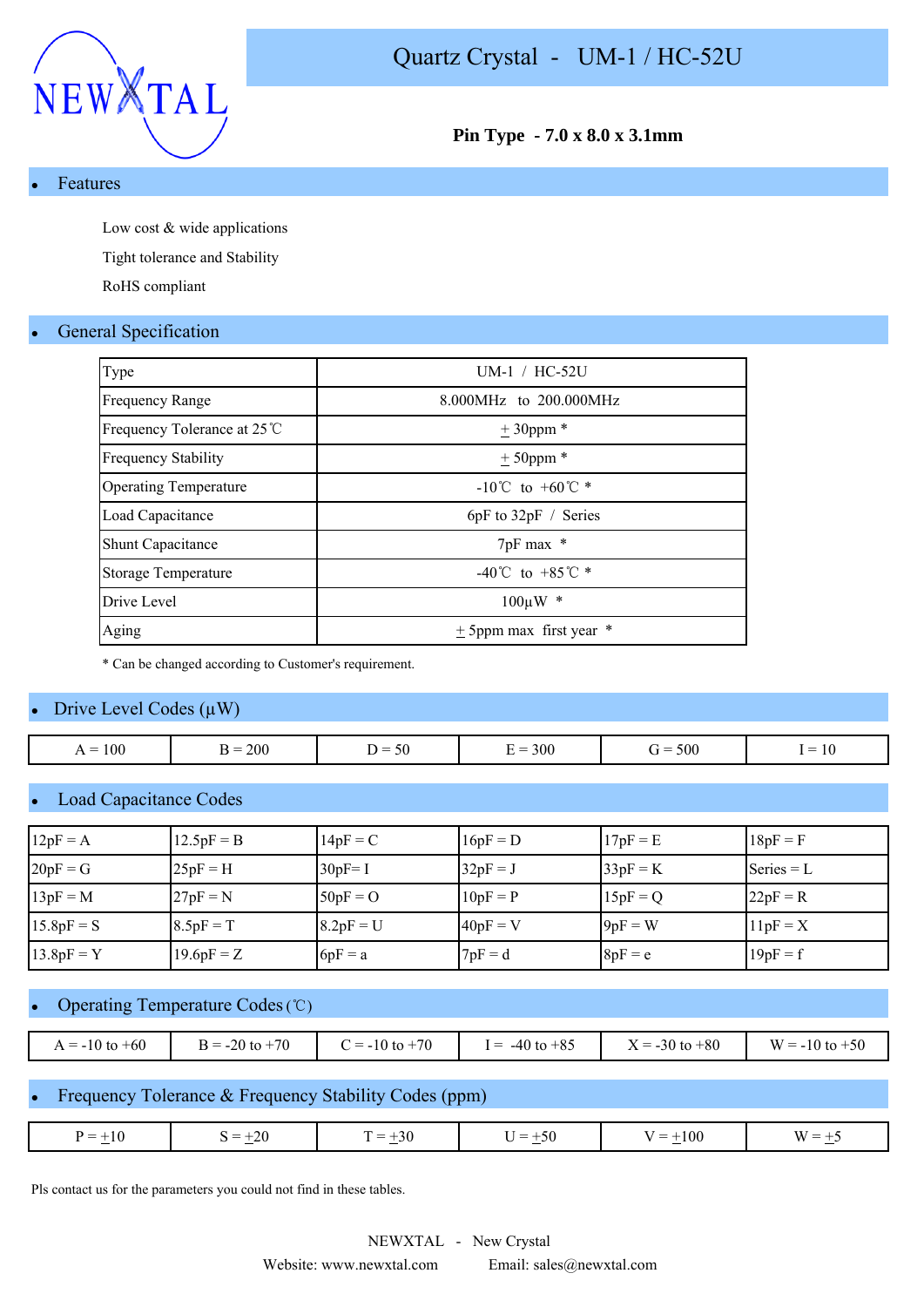# Quartz Crystal - UM-1 / HC-52U

# Frequency Stability vs. Operating Temperature

|                                    | $\pm 10$ ppm | $\pm 20$ ppm               | $\pm 30$ ppm | $± 50$ ppm | $\pm 100$ ppm |
|------------------------------------|--------------|----------------------------|--------------|------------|---------------|
| $-10^{\circ}$ C - +60 $^{\circ}$ C | ⊙            | $(\,\boldsymbol{\cdot}\,)$ |              |            | $(\cdot)$     |
| $-10^{\circ}$ C - $+70^{\circ}$ C  | ⊙            | $(\,\boldsymbol{\cdot}\,)$ |              | ۰.         | $(\cdot)$     |
| $-20^{\circ}$ C - +70 $^{\circ}$ C | ∩            | $(\bullet)$                |              |            | $(\cdot)$     |
| $-40^{\circ}$ C - $+85^{\circ}$ C  |              |                            | (•)          |            | $(\cdot)$     |

⊙ Available ● Standard

# ESR (Series Resistance Rs) vs Standard Frequency, Vibration Mode & Codes

| Frequency Range    | <b>ESR Max</b> | Code     | Vibration Mode | Code |
|--------------------|----------------|----------|----------------|------|
| (MHz)              | $(\Omega)$     |          |                |      |
| $8.000 - 45.000$   | 60             |          | AT Fund        |      |
| $25.00 - 100.00$   | 80             | 0        | 3rd OT         | a3   |
| $80.000 - 155.00$  | 80             | $\theta$ | 5th OT         | a    |
| $120.000 - 200.00$ | 120            | e        | 7th OT         | а    |

#### **Marking**

#### **Frequency + M (MHz) + Date code ( Year Code + Month Code )**

#### **NEWXTAL (Company brand)**

Year Code:

| 2001 | 2002 | 2003 | 2004 | 2005 | 2006 | 2007 | 2008 | 2009 | 2010 | 2011 | 2012 |
|------|------|------|------|------|------|------|------|------|------|------|------|
|      |      |      |      |      |      |      |      |      | ιv   |      | . .  |

#### Month Code:

| Jan | $\mathbf{r}$ 1<br>Feb | . .<br>March | $\cdot$ .<br>April | May                                  | June | July | Aug     | $\sim$<br>Sept<br>$\overline{\phantom{a}}$ | Oct | $\sim$ $\sim$<br><b>Nov</b> | Dec |
|-----|-----------------------|--------------|--------------------|--------------------------------------|------|------|---------|--------------------------------------------|-----|-----------------------------|-----|
| . . |                       |              | -                  | $\overline{\phantom{0}}$<br><u>.</u> |      |      | - -<br> |                                            |     | --<br>$\overline{1}$        |     |

#### **For Example:**

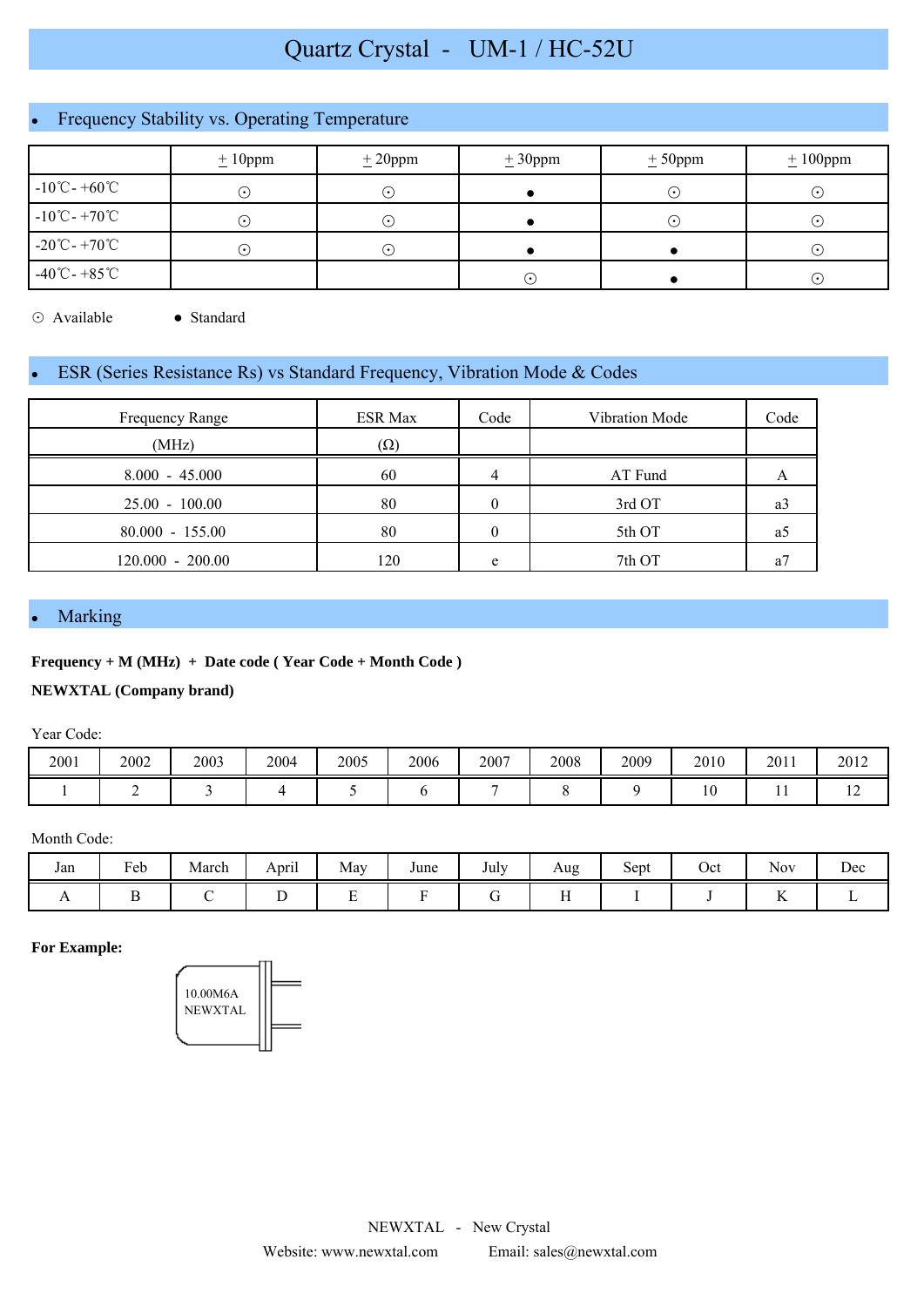# Quartz Crystal - UM-1 / HC-52U

# Ordering Information

| Drive Level | Load<br>Capacitance | Operating<br>Temperature | Frequency<br>Tolerance | Frequency<br>Stability | <b>ESR</b> | Type       | Vibration<br>Mode | Frequency | Lead-free | Packing    |
|-------------|---------------------|--------------------------|------------------------|------------------------|------------|------------|-------------------|-----------|-----------|------------|
| $(\mu W)$   | (pF)                | $(\degree C)$            | (ppm)                  | (ppm)                  | $(\Omega)$ |            |                   | (MHz)     |           |            |
| See Tables  |                     |                          |                        |                        |            | $C = UM-1$ | See Table         | xx.xxxM   | LF        | Blank=bulk |
| 100         | 20                  | $-10$ to $+60$           | $\pm 30$               | $\pm 30$               | 60         |            | AT Fund           |           | Lead-free |            |
| А           | G                   | Α                        | т                      | т                      | 4          | C          | А                 |           | LF        |            |

**For Example: AGATT4CA-8.000MLF**

# • Dimensions



in mm